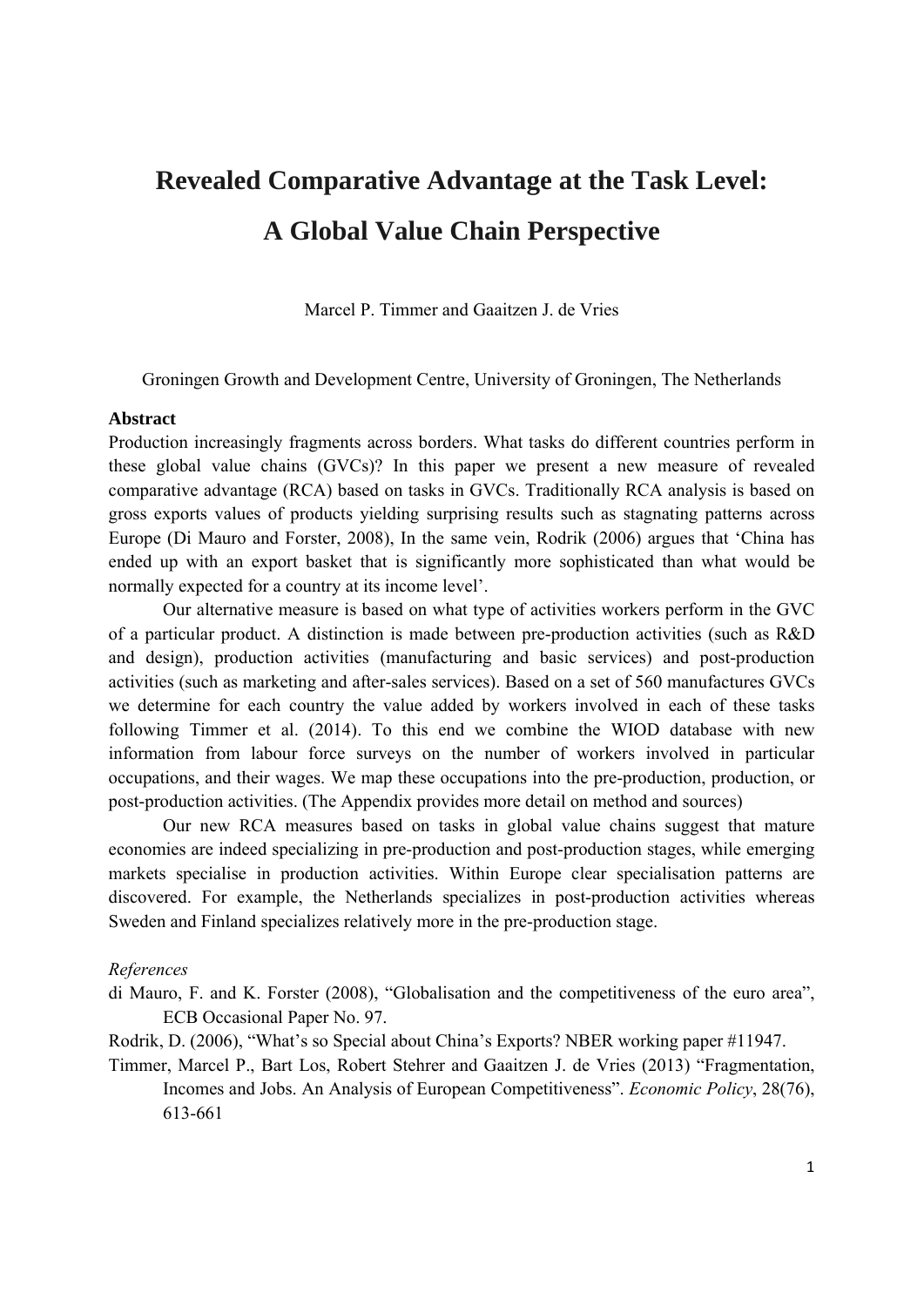#### **Appendix. Measuring business functions in Global Value Chains: Method and Sources**

In this section we first give an overview of the method that is used to measure global value chains. Next, we discuss the main data sources used.

#### *Measuring global value chains and production stages*

To measure GVC incomes we follow the approach outlined in Johnson and Noguera (2012), which in turn revived an older literature on input-output accounting with multiple regions going back to Isard (1951) and in particular work by Miller (1966).<sup>1</sup> By tracing the value added at the various stages of production in an international input-output model, we are able to provide an expost accounting of the value of final demand. We introduce our accounting framework drawing on the exposition in Johnson and Noguera (2012) and then generalize their approach to analyse the value added by specific occupations, organized by business functions.

We assume that there are S sectors, F occupations and N countries. Although we will apply annual data in our empirical analysis, time subscripts are left out in the following discussion for ease of exposition. Each country-sector produces one good, such that there are SN products. We use the term country-sector to denote a sector in a country, such as the French chemicals sector or the German transport equipment sector. Output in each country-sector is produced using domestic production factors and intermediate inputs, which may be sourced domestically or from foreign suppliers. Output may be used to satisfy final demand (either at home or abroad) or used as intermediate input in production (either at home or abroad as well). Final demand consists of household and government consumption and investment. To track the shipments of intermediate and final goods within and across countries, it is necessary to define source and destination country-sectors. For a particular product, we define *i* as the source country, *j* as the destination country, *s* as the source sector and *t* as the destination sector. By definition, the quantity of a product produced in a particular country-sector must equal the quantities of this product used domestically and abroad, since product market clearing is assumed (changes in inventories are considered as part of investment demand). The product market clearing condition can be written as

$$
y_i(s) = \sum_j f_{ij}(s) + \sum_j \sum_t m_{ij}(s, t) \tag{1}
$$

where  $y_i(s)$  is the value of output in sector *s* of country *i*,  $f_{ij}(s)$  the value of goods shipped from this sector for final use in any country *j*, and  $m_{ij}(s, t)$  the value of goods shipped from this sector for intermediate use by sector *t* in country *j*. Note that the use of goods can be at home (in case  $i = j$ ) or abroad  $(i \neq j)$ .

Using matrix algebra, the market clearing conditions for each of the SN goods can be combined to form a compact global input-output system. Let **y** be the vector of production of

<sup>&</sup>lt;sup>1</sup> See Miller and Blair (2009) for an introduction into input-output analysis.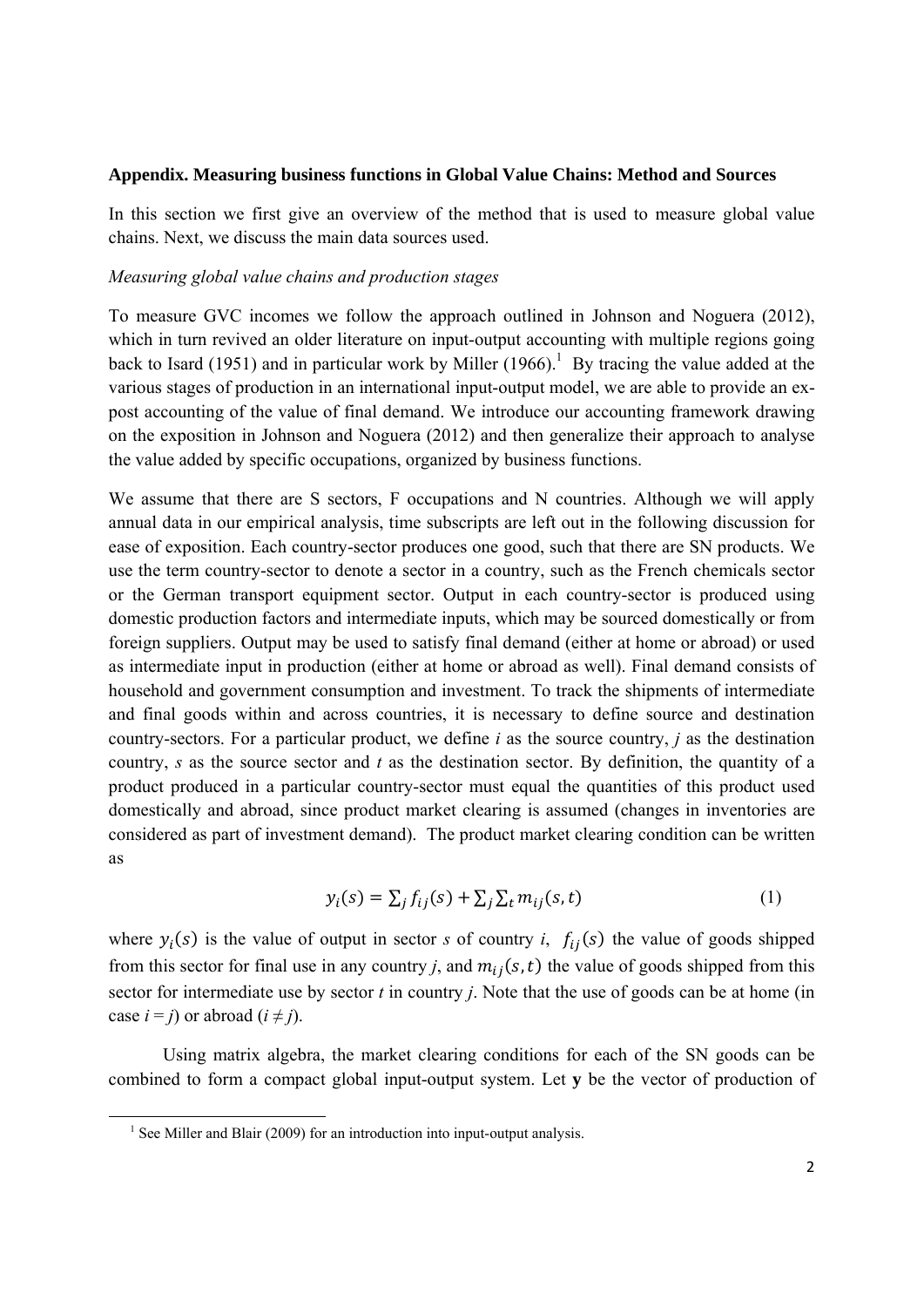dimension (SNx1), which is obtained by stacking output levels in each country-sector. Define **f** as the vector of dimension (SNx1) that is constructed by stacking world final demand for output from each country-sector  $f_i(s)$ . World final demand is the summation of demand from any country, such that  $f_i(s) = \sum_i f_{ij}(s)$ . We further define a global intermediate input coefficients matrix **A** of dimension (SNxSN). The elements  $a_{ij}(s,t) = m_{ij}(s,t)/y_i(t)$  describe the output from sector *s* in country *i* used as intermediate input by sector *t* in country *j* as a share of output in the latter sector. The matrix **A** describes how the products of each country-sector are produced using a combination of various intermediate products, both domestic and foreign. Using this we can rewrite the stacked SN market clearing conditions from (1) in compact form as  $\mathbf{v} = \mathbf{A}\mathbf{v} + \mathbf{f}$ . Rearranging, we arrive at the fundamental input-output identity

$$
\mathbf{y} = (\mathbf{I} - \mathbf{A})^{-1} \mathbf{f} \tag{2}
$$

where **I** is an (SNxSN) identity matrix with ones on the diagonal and zeros elsewhere.  $(I - A)^{-1}$  is famously known as the Leontief inverse (Leontief, 1936). The element in row *m* and column *n* of this matrix gives the total production value of sector *m* needed for production of one unit of final output of product *n*. To see this, let  $z_n$  be a column vector with the *n*th element representing a euro of global consumption of goods from country-sector *n*, while all the remaining elements are zero. The production of **z***n* requires intermediate inputs given by **Az***n*. In turn, the production of these intermediates requires the use of other intermediates given by  $A^2z_n$ , and so on. As a result the increase in output in each sector is given by the sum of all direct and indirect effects  $\sum_{k=0}^{\infty} A^k \mathbf{z}_n$ . This geometric series converges to  $(\mathbf{I} - A)^{-1} \mathbf{z}_n$ .

Our aim is to attribute the value of final demand for a specific product to value added in country-sectors that directly and indirectly participate in the production process of the final good. Value added is defined in the standard way as gross output value (at basic prices) minus the cost of intermediate goods and services (at purchaser's prices). We define *p*i(*s*) as the value added per unit of gross output produced in sector *s* in country *i* and create the stacked SN-vector **p** containing these 'direct' value added coefficients. To take 'indirect' contributions into account, we derive the SN-vector of value added levels **v** as generated to produce a final demand vector **f** by pre-multiplying the gross outputs needed for production of this final demand by the direct value added coefficients vector **p**:

$$
\mathbf{v} = \widehat{\mathbf{p}}(\mathbf{I} - \mathbf{A})^{-1}\mathbf{f}
$$
 (3)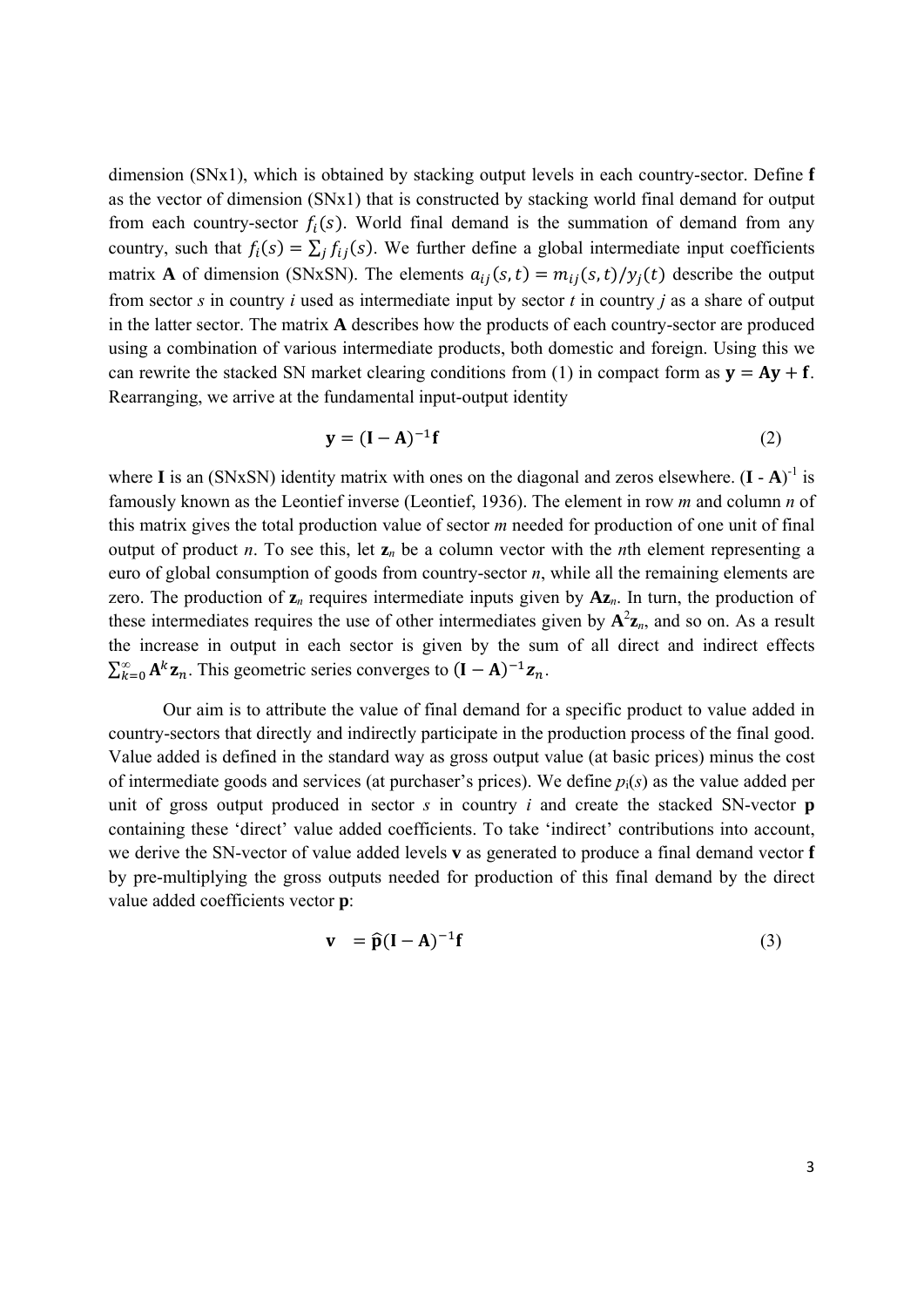in which a hat-symbol indicates a diagonal matrix with the elements of  $\bf{p}$  on the diagonal.<sup>2</sup> We can now post-multiply  $\hat{\mathbf{p}}(\mathbf{I} - \mathbf{A})^{-1}$  with any vector of final demand levels to find out what value added levels should be attributed to this particular set of final demand levels.

These value added levels will depend on the structure of the global production process as described by the global intermediate inputs coefficients matrix **A,** and the vector of value-added coefficients in each country-sector **p**. For example, both **p** and **A** will change when outsourcing takes place and value added generating activities which were originally performed within the sector are now embodied in intermediate inputs sourced from other country-sectors. **A** will change when for example an industry shifts sourcing its intermediates from one country to another.

The decomposition of the value of final demand outlined above can be generalized to analyse the value and quantities used of specific occupations in the production of a particular final good. In our empirical application we will study the changes in distribution of jobs in global production, both across countries and across different types of labour. To do so, we now define  $p^L_i(s)$  as the direct labour input per unit of gross output produced in sector *s* in country *i*, for example the hours of technical professionals used in the Hungarian electronics sector to produce one euro of output. Analogous to the analysis of value added, the elements in  $p<sup>L</sup>$  do not account for labour embodied in intermediate inputs used. Using equation (3), we can derive all direct and indirect labour inputs needed for the production of a specific final product.

## *Data sources and mapping of occupations to business functions*

Global value chains are estimated using the World Input-Output Tables. See Timmer et al. (2014) for an overview and Dietzenbacher et al. (2013) for a technical exposition.

We combine these tables with information on occupations. Two-digit occupational shares by detailed industry are derived from the EU labour force surveys for European countries, from the Occupational Employment Statistics (OES) surveys for the US and from the Japan Industry Productivity Database for Japan. This information is combined with wage data by occupation from the 2002 Structure and Earnings Survey for Europe, the OES for the US, and the historical statistics published by Japan's statistical office.

<sup>&</sup>lt;sup>2</sup> If **v** is indeed to give the distribution of the value of final output as attributed to sectors in the value chain of product *n*, the elements of **v** should add up to the elements of **f**. Intuitively, this should be true, since the Leontief inverse takes an infinite number of production rounds into account, as a consequence of which we model the production of a final good from scratch. The entire unit value of final demand must thus be attributed to countrysectors. We can show also mathematically that this is true. Let **e** an SN summation vector containing ones, and a prime denotes transposition, then using equation (3) the summation of all value added related to a unit final demand  $(e'v_n)$  can be rewritten as  $e'v_n = e'\hat{p}(I-A)^{-1}\mathbf{z}_n = p'(I-A)^{-1}\mathbf{z}_n$ . By definition, value added is production costs minus expenditures for intermediate inputs such that  $\mathbf{p}' = \mathbf{e}'(\mathbf{I} - \mathbf{A})$ . Substituting gives  $\mathbf{e}'\mathbf{v}_n = \mathbf{e}'(\mathbf{I} - \mathbf{A})(\mathbf{I} - \mathbf{A})^{-1}\mathbf{z}_n = \mathbf{e}'\mathbf{z}_n$ . The value of final demand is thus attributed to value added generation in any of the SN country-sectors that could possibly play a role in the global value chain for product *n*.